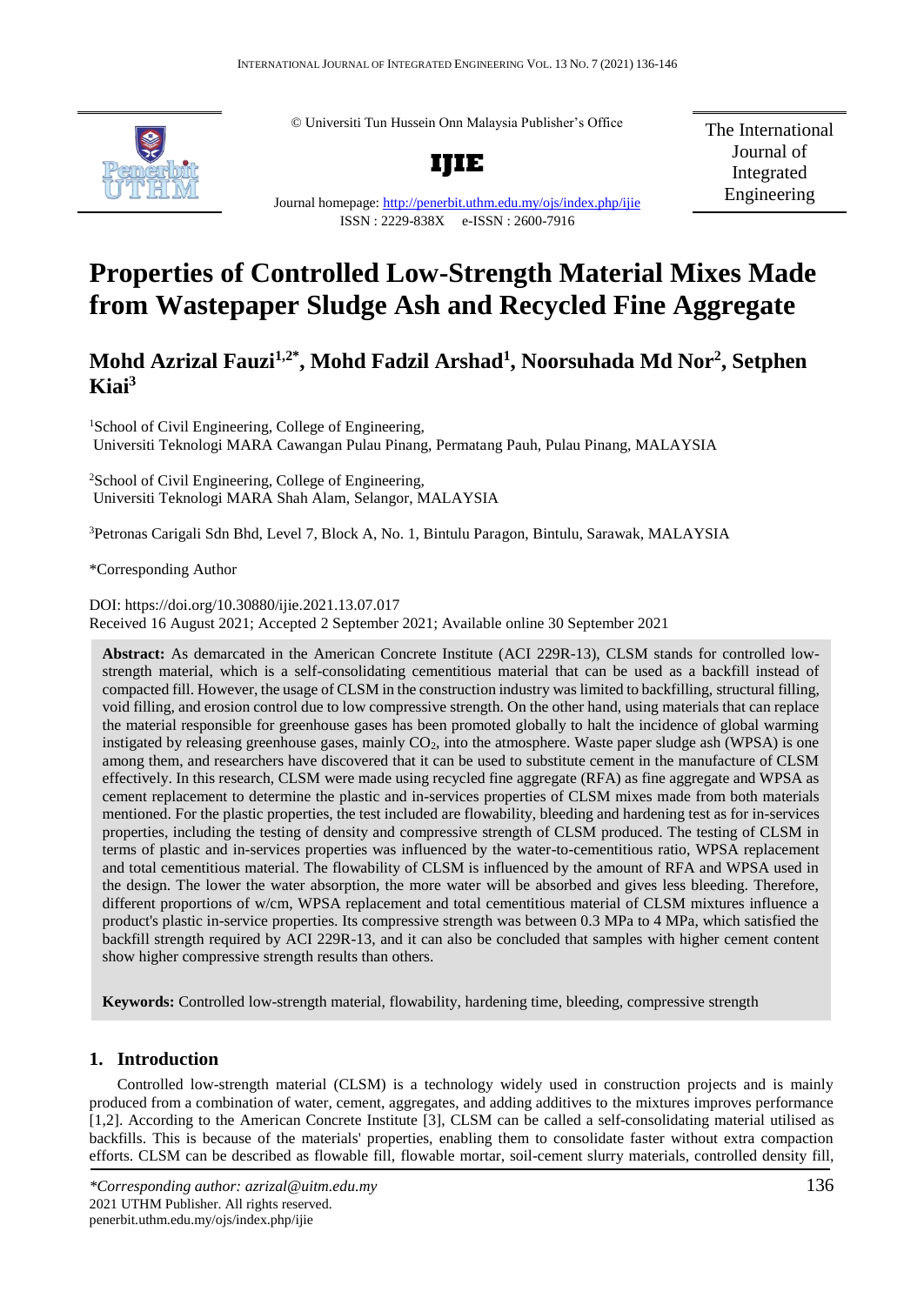and plastic soil-cement. The requisite strength depends on the applications that materials can be used for, depending on the materials' use. If it is for structural fillers, such as road pavement, the needed strength should be in the range of 2 MPa and above [3]. The allowable compressive strength for these materials should be between 0.3 and 0.7 MPa, equivalent to a well-compacted fill [4].

The tremendous growth in the manufacturing sector and production by developing countries saw leads to industrial waste accumulation and production speed. Based on the scheduled waste managed under the superior management for industrial waste generation in Malaysia in 2018, there were 879,844.03 metric tonnes in the system and for waste paper sludge ash (WPSA) was 4696.09 tonnes (0.53% of the total waste generated) by the Quality Environment Malaysia Report 2018, Department of Environment, Malaysia [5]. Ash from wastepaper will be sent to safe landfills. So far, landfill disposal is not a sustainable solution.

Construction challenges may grow because of scarcity and availability of the materials, limitations on establishing new resources, and increased manufacturing costs. The use of recycled aggregates (RA) will help overcome these problems [6–9]. RA may be generated as recycled concrete aggregate from the used concrete (RCA). Florea and Brouwers [10] stated that several European countries had to make lofty targets for the recycling of waste – amongst 50% and 90% of construction and demolition (C&D) waste, because of the costly waste disposal process, some of which are more expensive than recycling than in some instances. RCA has beneficial impacts in terms of climate and industry rather than natural aggregates (NA). NA consumption should also be maintained to mitigate the need to open up new mining areas to conserve the atmosphere [11]. When RCA's unit weight is lower than NA's, the energy intended to manage, RCA is less than that of NA for the same hauling distance. However, RCA's use reduces waste disposal, which generally ends in landfills [11,12]. Construction costs may also be minimised with RCA. The price of different RCA items for each ton (1000 kg) differs from \$1 and \$18 and varies in regions [13]. According to a report by the Environmental Council, accommodation is expected to save as much as 60% by combining NAs with RAs [14].

As population growth increased in Malaysia, this led to an increase in waste produced in the country. It is because population growth in the country means that more development will have occurred. This development includes opening new housing areas, office buildings, highway construction, and any other infrastructure. Therefore, C&D waste becomes one of the most considerable municipal wastes produced. According to the Construction Industry Development Board (CIDB), C&D waste contribute 30% of Malaysia waste. C&D waste mainly consists of pavement tar, concrete debris, ceramic or tiles and brick after processing [2]. As cited from The Star Online, some 66% (consisting of aggregate and crushed concrete), only 15% of this waste was collected by contracted waste management, and the remaining 85% remained uncollected. New projects and constructions do not produce C&D, but it also consumes massive natural resources [1]. There would be insufficient natural resources such as aggregates obtained from various natural resources, such as rivers. Therefore, these materials will be collected and crushed with the requirement to replace NA, such as producing CLSM.

Numerous WPSA recycling studies have been performed. Heo et al. [15] claimed that WPSA could be used as a lightweight embankment material, as the engineering characteristics are excellent compared to fly ash and soil. They also noticed that WPSA has no environmental concerns since the lime (CaO) proportion is nine times greater than fly ash, and the heavy metal toxic concentrations are smaller than the threshold set for this reason. The WPSA recycling research was conducted by Lee et al. [16] studied the consistency properties of concrete and clay mixed bricks as building materials. The physical and technical properties achieved through the use of cement mixing materials by WPSA and fly ash were evaluated by Seo [17]. The potential was assessed in [18] to stabilise the soil by improving clay tolerance using WPSA. Bujulu et al. [19] tested the viability of utilising WPSA as a supplement for quick-clay stabilising lime and cement and considered up to 50% of regular usage of lime cement to be substituted by WPSA. The WPSA corporation was verified by Ahmad et al. [20] by contrasting the compressive and tensile strength of the concrete, with which WPSA substitutes 5–20% cement and the strength of ordinary concrete as a concrete replacement. In contrast, between the curing time feature's compression strength, 50–100% WPSA replaces Ordinary Portland Cement (OPC). At 16.4 MPa, the inclusion of 50% WPSA improves the strength of the mortar. To fit lower strength mortar construction at 12.5MPa, 70% replacement may be used for economic, environmental mortar [21]. In its replacement of Portland cement, Ridzuan et al. [22] tested the mixing characteristics of RCA and WPSA and measured its strength based on its optimal content in WPSA (which generated the optimal strength). The strength of the WPSA and RCA mixtures is evaluated by Fauzi et al. [23] and Azmi et al. [24]. By utilising it as mixing materials and contrasting the mixes' strength, comprising them with mixtures comprising OPC, Bai et al. [25] and Mozaffari et al. [26] measured the applicability of WPSA and blast furnace slag.

Several kinds of research have shown that, by using recycled fine aggregate (RFA), the strength to compressive effects was significantly more accurate relative to the usage of the natural sand because of the RFA's more irregular and porous surfaces (which may contribute to a better area) that improve the interaction between aggregate and paste [27,28]. The fluid intake (hydration) between non-hydrated OPC particles in the RFA with moisture may also be a cause to improve strength with time [29]. Alike or stronger compressive strength was observed compared to control mortar containing NA in a mortar made of fine recycled masonry aggregate (FRMA) [30–32]. This improvement is attributed to the reaction that occurs over time between calcium hydroxide in cement paste and FRMA alumina/silica  $(A_1O_3/SiO_2)$ [30–32].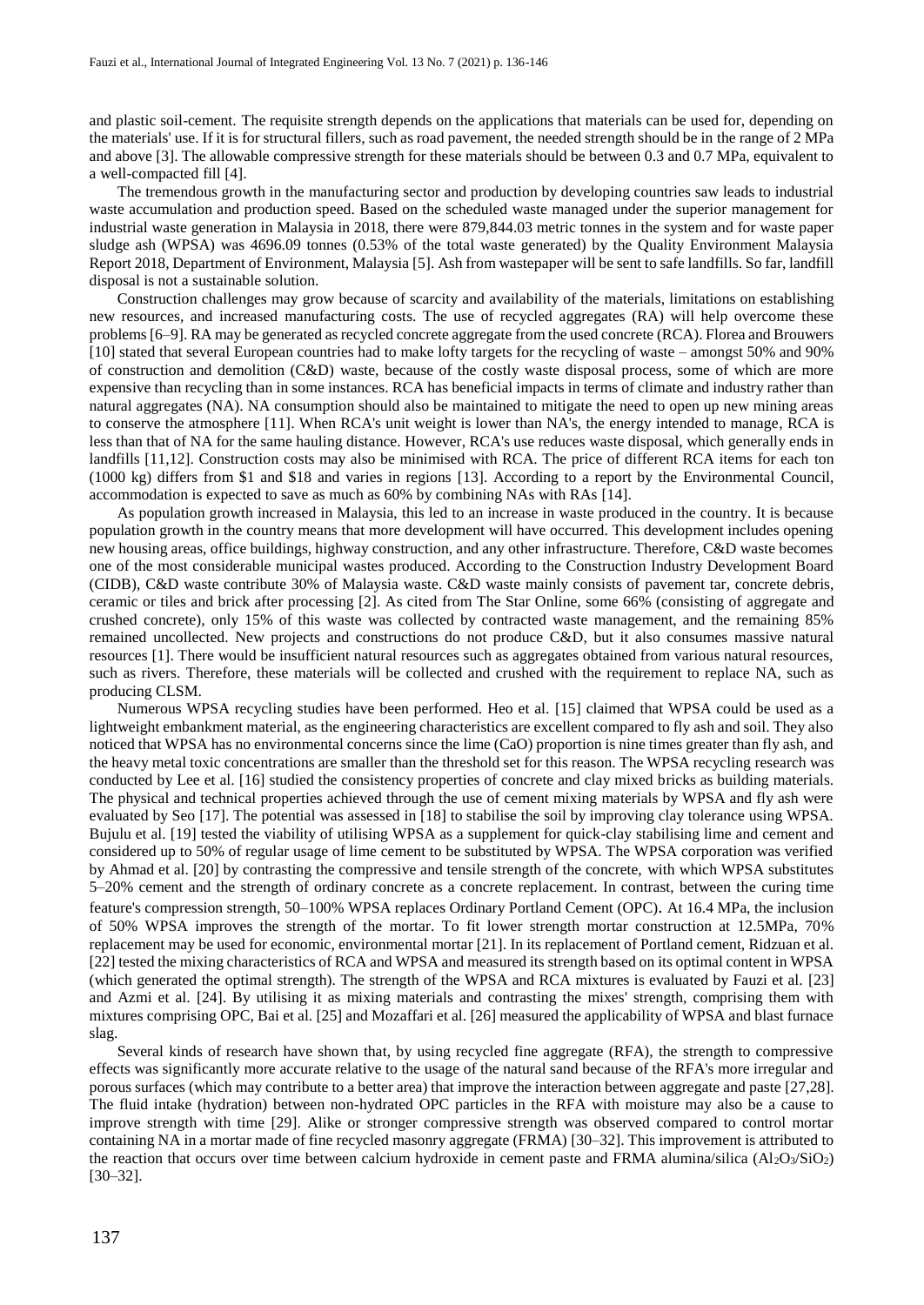CLSM was successfully tested for waste materials such as gas desulfurising materials, sand castings, wood ash, dry ash, and glass rolls [33]. Nevertheless, the reuse of industrial waste (WPSA and RFA) as CLSM has not been studied yet. Furthermore, concerns about the disposal of hazardous materials from the WPSA prevent researchers from considering the potential reuse of waste ash. The focus of this paper was to introduce a paradigm change in the fraternity of civil engineering to explore methods and means of industrial waste reuse. Therefore, the new research was conducted to evaluate the plastic and in-service properties of CLSM mixes produced from RFA and WPSA as sand and cement replacements and identify the appropriate mix proportions for low-strength materials used to produce CLSM for backfill materials using industrial waste materials.

## **2. Materials Collection**

#### **2.1 Binder Materials**

Ordinary Portland Cement (OPC) - CLSM binder materials consist of OPC type I and have been added to the development of CLSM.

Waste Paper Sludge Ash (WPSA) - WPSA was collected in powder form, which is very similar to cement texture. WPSA is obtained from Asia Honour Paper Industries (M) Sdn. Bhd., Mentakab, Pahang. WPSA was partly and fully a cement replacer in this study, which acts as a binder in mortar mixtures. Therefore, WPSA has identical properties to cement, and Table 1 depicts the chemical composition of WPSA and OPC.

|  |  |  | Table 1 - Chemical composition of WPSA and OPC |  |  |
|--|--|--|------------------------------------------------|--|--|
|--|--|--|------------------------------------------------|--|--|

| <b>Binder material</b> |           |                  |       |                   |                           |      | Chemical composition $(\% )$   |      |                  |                         |
|------------------------|-----------|------------------|-------|-------------------|---------------------------|------|--------------------------------|------|------------------|-------------------------|
|                        | $Al_2O_3$ | SiO <sub>2</sub> | CaO   | Na <sub>2</sub> O | $P_2O_5$ K <sub>2</sub> O |      | Fe <sub>2</sub> O <sub>3</sub> | MgO  | TiO <sub>2</sub> | <b>Loss of ignition</b> |
| OPC                    | 3.40      | 15.07            | 62.88 | 0.36              | 0.19                      | 0.56 | 2.26                           | 3.18 | 0.20             | 1.30                    |
| WPSA                   | 12.10     | 20.46            | 54.20 | 0.21              | 0.28                      | 0.42 | 0.82                           | 0.40 | 0.32             | 17.23                   |

## **2.2 Aggregate Materials**

Concrete waste (cube samples) obtained from KTK Concrete Sdn. Bhd. at Kulim, Kedah. Most high-quality aggregate produced from concrete waste is used in concrete testing to prepare concrete mix since most of this material is made within strengths between 25 MPa to 30 MPa. The RFA was obtained by crushing the concrete or mortar waste from concrete waste (Fig. 1). As seen in Table 2, the properties (specific gravity, oven-dry specific gravity, bulk density, water absorption, and moisture content) of NA and RFA aggregates were tabulated, and Fig. 2 illustrate the particle size distribution analysis of RFA was utilised in the research. The sieve analysis testing used ASTM C 33/33M to identify the size, composition and grading of RFA.



**Fig. 1 - RFA sieved passing 5 mm sieve**

| <b>Aggregates</b> | <b>Specific</b><br>gravity | Oven-dry specific<br>gravity | <b>Bulk density,</b><br>kg/m <sup>3</sup> | Water<br>absorption, % | <b>Moisture</b><br>content, % |  |  |  |  |  |
|-------------------|----------------------------|------------------------------|-------------------------------------------|------------------------|-------------------------------|--|--|--|--|--|
| NA                | 2.78                       | 2.73                         | 1656.25                                   | l.91                   | 3.48                          |  |  |  |  |  |
| <b>RFA</b>        | 2.35                       | 2.18                         | 1375.49                                   | 5.84                   | 9.10                          |  |  |  |  |  |

| Table 2 - Properties comparison between NA and RFA |  |  |  |
|----------------------------------------------------|--|--|--|
|----------------------------------------------------|--|--|--|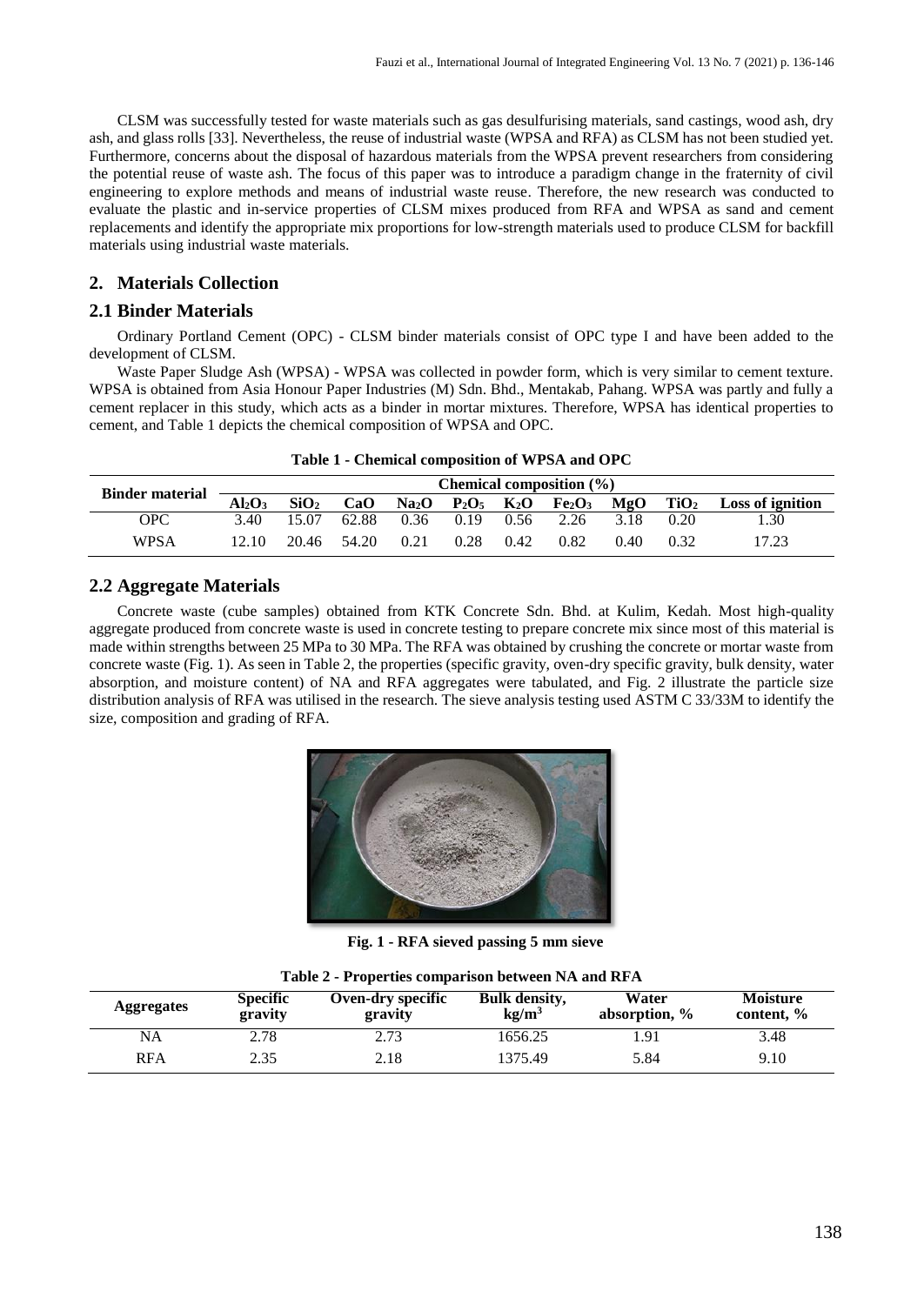

**Fig. 2 - Particle size distribution for RFA samples obtained from sieve analysis**

RFA's water absorption was conducted by referring to the gravimetric (pycnometer) method to determine the mass of water absorbed by RFA samples. The percentage of water absorption of RFA was shown using ASTM C 128. The water absorption rate of RFA obtained was 5.84% and higher than NA due to the RFA containing many particles or impurities when the concrete was crushed to a smaller size.

#### **3. Experiment Programme**

#### **3.1 Parameters in the Research Study**

The parameters included in this research are water-to-cementitious (w/cm) ratio, WPSA replacement, and total cementitious material. These parameters used as a benchmark to determine the plastic and in-services properties of CLSM produced. The effects of different w/cm, WPSA replacement and total cementitious effects in the mixtures were selected from the experimental results obtained from both testing's of CLSM in terms of plastic and in-services properties. Table 3 shown the various proportion of w/cm, WPSA replacement and total cementitious material. For the w/cm ratio, the range selected was between 2.37 to 2.73. As for WPSA replacement, the percentage of cement replacement with WPSA was between 33% to 117%, and for total cementitious material, the selected value was  $160 \text{ kg/m}^3$  to  $214 \text{ kg/m}^3$ . The selection of these ranges based on the research gap of the previous study by the researcher on the application of CLSM.

| <b>CEDIM HIM proportion</b> |      |                                    |                                                  |                                       |                                     |                               |                                    |  |  |  |
|-----------------------------|------|------------------------------------|--------------------------------------------------|---------------------------------------|-------------------------------------|-------------------------------|------------------------------------|--|--|--|
| Mix<br>$\mathbf{ID}$        | w/cm | <b>WPSA</b><br>replacement $(\% )$ | <b>Total cementitious</b><br>materials $(kg/m3)$ | <b>Cement</b><br>(kg/m <sup>3</sup> ) | <b>WPSA</b><br>(kg/m <sup>3</sup> ) | Water<br>(kg/m <sup>3</sup> ) | <b>RFA</b><br>(kg/m <sup>3</sup> ) |  |  |  |
| S <sub>1</sub>              | 2.53 | $\overline{50}$                    | 160                                              | 80                                    | 80                                  | 405                           | 1285                               |  |  |  |
| S <sub>2</sub>              | 2.73 | 50                                 | 160                                              | 80                                    | 80                                  | 437                           | 1253                               |  |  |  |
| S <sub>3</sub>              | 2.53 | 100                                | 160                                              | $\boldsymbol{0}$                      | 160                                 | 405                           | 1285                               |  |  |  |
| S4                          | 2.73 | 100                                | 160                                              | $\mathbf{0}$                          | 160                                 | 437                           | 1253                               |  |  |  |
| S <sub>5</sub>              | 2.37 | 50                                 | 200                                              | 100                                   | 100                                 | 473                           | 1177                               |  |  |  |
| S6                          | 2.57 | 50                                 | 200                                              | 100                                   | 100                                 | 513                           | 1137                               |  |  |  |
| S7                          | 2.37 | 100                                | 200                                              | $\overline{0}$                        | 200                                 | 473                           | 1177                               |  |  |  |
| S8                          | 2.57 | 100                                | 200                                              | $\Omega$                              | 200                                 | 513                           | 1137                               |  |  |  |
| S <sub>9</sub>              | 2.37 | 75                                 | 180                                              | 45                                    | 135                                 | 427                           | 1243                               |  |  |  |
| S <sub>10</sub>             | 2.71 | 75                                 | 180                                              | 45                                    | 135                                 | 487                           | 1183                               |  |  |  |
| S11                         | 2.54 | 33                                 | 180                                              | 121                                   | 59                                  | 457                           | 1213                               |  |  |  |
| S <sub>12</sub>             | 2.54 | 117                                | 180                                              | $\mathbf{0}$                          | 211                                 | 457                           | 1182                               |  |  |  |
| S <sub>13</sub>             | 2.71 | 75                                 | 146                                              | 37                                    | 110                                 | 396                           | 1307                               |  |  |  |
| S <sub>14</sub>             | 2.42 | 75                                 | 214                                              | 53                                    | 160                                 | 518                           | 1119                               |  |  |  |
| S <sub>15</sub>             | 2.54 | 75                                 | 180                                              | 45                                    | 135                                 | 457                           | 1213                               |  |  |  |
|                             |      |                                    |                                                  |                                       |                                     |                               |                                    |  |  |  |

**Table 3 - CLSM mix proportion**

\*Total density for each batch mix =  $1850 \text{kg/m}^3$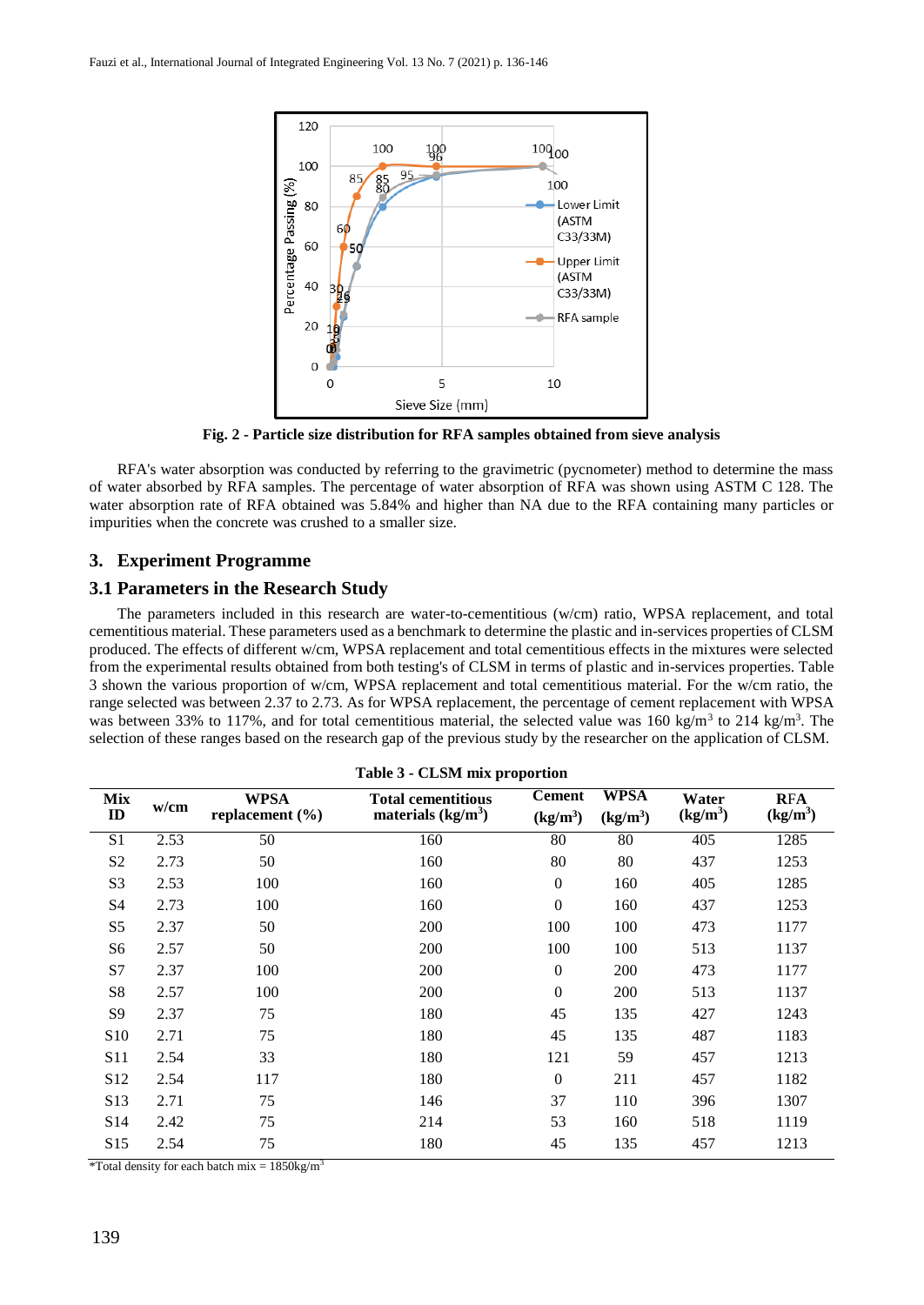#### **3.2 Mixing preparation of CLSM**

For the CLSM samples, there will be about 15 mixtures comprising various percentages of cement replacement, water content, fine aggregates and OPC, as shown in Table 3. Fig. 3 shows the materials used. In addition, the CLSM were tested, including the plastic and in-services properties based on ACI 229R-13 as shown in Figs. 4 and 5.



**Fig. 3 - Materials preparation used for mixing of CLSM**



**Fig. 4 - Testing of plastic properties of CLSM**



**Fig. 5 - Testing of in-services properties of CLSM**

#### **3.3 Testing Procedures**

Plastic properties - Flowability and bleeding are conducted to determine the performance of CLSM produced. Flowability was measured using ASTM D6103 by using an open cylinder of 75 mm x 100 mm. Bleeding test conducted using ASTM C940, in which the CLSM samples placed into a 1000 ml cylinder with a bulk of  $800\pm10$  ml. For hardening/setting time, the test was conducted to determine the duration needed by CLSM samples to change from wet state to dry (hardened) state. This test measured using ASTM C191, which was determined through penetration resistance on the mortar using a Vicat's apparatus.

In-service's properties - A density test was performed in governing the total mass of the fresh CLSM mixture. For the density test, the CLSM was measured in two states; wet and dry density. The wet density of concrete should be in the range of  $1840 - 2320$  kg/m<sup>3</sup> [34]. The density of CLSM was measured by referring to ASTM D 6023 using mould size 100 mm x 100 mm x 100 mm. Compressive strength tests one of the most significant tests to determine the strength of CLSM, which may vary according to the application or purposes of CLSM. The strength of CLSM had been stated in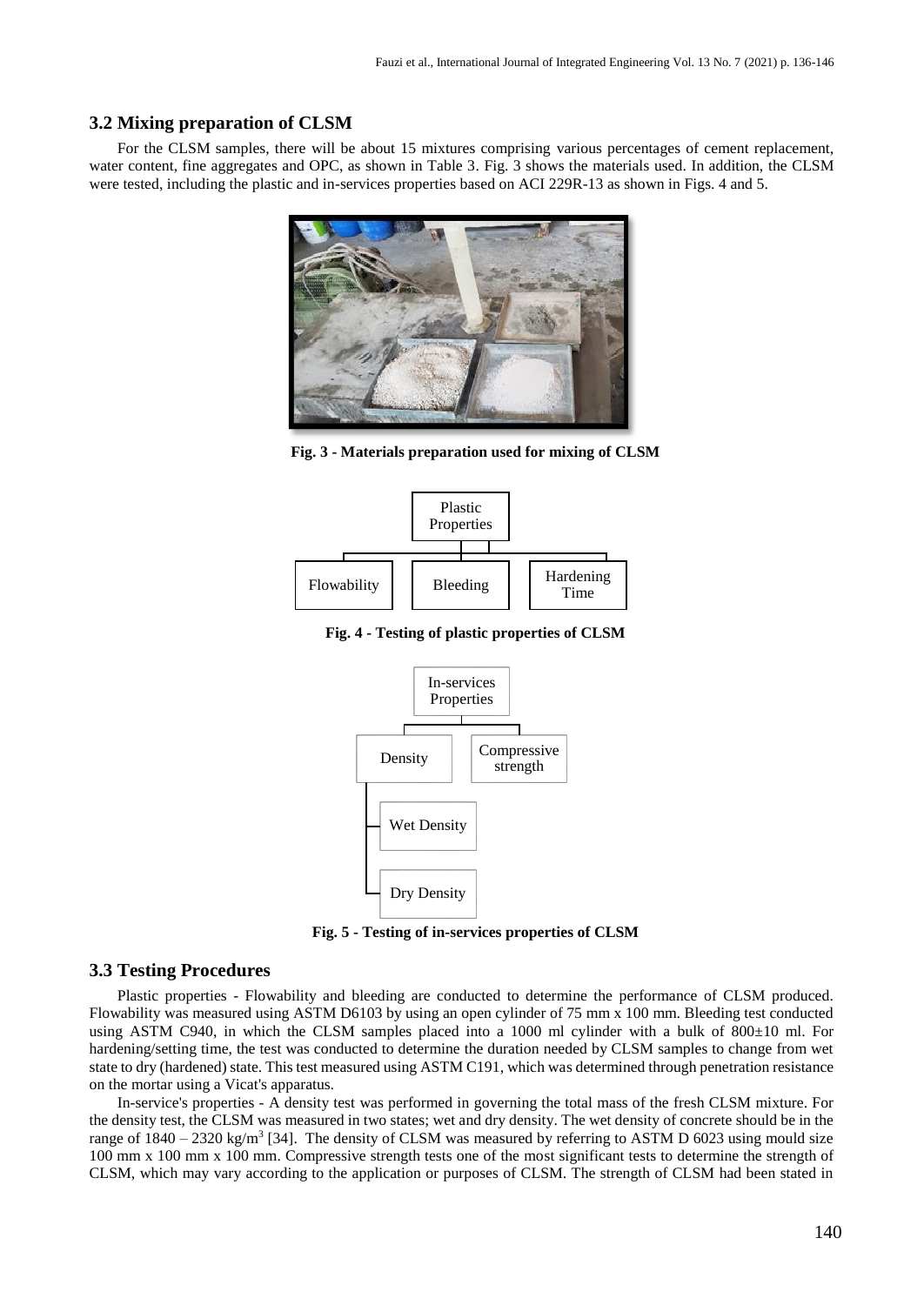ACI 229R-13; for high strength, CLSM normally results in compressive strength of 8.3 MPa. The excavatable CLSM has a maximum strength between  $0.3 - 2.1$  MPa. The compressive strength of CLSM was measured according to ASTM D 4832. For this testing, cylindrical moulds of size 50 mm x 100 mm used for casting CLSM. Fifteen (15) batched were prepared for this testing. CLSM samples' strength was tested for 3, 7 and 28 days using Universal Testing Machine (UTM) with a 0.5 mm/min loading rate for every mix ID prepared.

#### **4. Results and Discussion**

From Fig. 6, the flowability of CLSM samples varies with a different value of w/cm, WPSA replacement and total cementitious material. When the w/cm increases, the flowability will increases [35]. The flowability is highest when the value of w/cm is 2.54 and 2.57, with flowability of 340 mm. For the WPSA replacement percentage, the higher the percentage of WPSA higher the flowability since more water required as the WPSA has higher water absorption [36]. When WPSA utilise at 75% and 100%, increasing water content increase the flowability. As for total cementitious material, the highest flowability obtained is with the utilisation of the total binder at 180 kg/m<sup>3</sup> and 200 kg/m<sup>3</sup>.

The bleeding rate of CLSM produced mainly affected by the amount of water content present in the mixtures. Based on Fig. 7, the CLSM tends to have a high bleeding rate when the w/cm ratio is equal to 2.57 as for the WPSA replacement 100% and the total binder are at 200 kg/m<sup>3</sup> . Both RFA and WPSA have higher water absorption; therefore, more water will be absorbed and less bleeding. The impact of bleeding affecting the setting time of the CLSM. The less amount of water produced or 'bleed' by the mix design, the rate of hardening time will increase. The incorporation of RFA to CLSM also led to a higher bleeding rate due to the porous surface texture, and the angular shape of RFA retained additional initial water, which was later released to the top layer of the mixture after placement. But, when WPSA was used together with RFA, bleeding was reduced compared to the control mix. In contrast, lower bleeding values were obtained for mixtures containing WPSA, with a 100% replacement of the bleeding becoming insignificant.

From the comparison between Table 4 and Fig. 8, it can be concluded that samples S7, S8, S10, S12, S14 and S15 takes a shorter time to harden within 25 minutes. Meanwhile, sample S11 take the longest time to become set. The setting time of CLSM varies depending on the bleeding process of the design itself. Researcher such as [37] stated that the higher the RA in the mixtures, the higher the absorption of water in CLSM. On the other hands, the amount of cement replacement with WPSA also causing the same effects as the CLSM produced.

|                 |                    | <b>Plastic properties</b> |                  | In-service's properties |                            |                             |        |            |  |
|-----------------|--------------------|---------------------------|------------------|-------------------------|----------------------------|-----------------------------|--------|------------|--|
| Mix<br>ID       | <b>Flowability</b> | <b>Bleeding</b>           | <b>Hardening</b> |                         | Density $(kg/m3)$          | <b>Compressive strength</b> |        |            |  |
|                 | (mm)               | $(\%)$                    | time (hr)        | Wet<br>density          | Dry density $@$<br>28 days | 3 days                      | 7 days | 28<br>days |  |
| S1              | 275.0              | 0.0617                    | 0.98             | 1597.10                 | 1556.12                    | 0.3300                      | 0.8450 | 1.0050     |  |
| S <sub>2</sub>  | 285.0              | 0.0617                    | 0.51             | 1582.50                 | 1591.84                    | 0.6300                      | 0.5750 | 0.8550     |  |
| S <sub>3</sub>  | 252.5              | 0.0747                    | 1.04             | 1580.40                 | 1673.47                    | 0.7400                      | 0.8250 | 1.2550     |  |
| S4              | 260.0              | 0.0746                    | 0.44             | 1580.50                 | 1640.31                    | 0.5800                      | 0.8250 | 0.9850     |  |
| S <sub>5</sub>  | 285.0              | 0.0617                    | 0.53             | 1693.80                 | 1832.65                    | 2.7050                      | 2.4250 | 3.7850     |  |
| S6              | 315.0              | 0.0624                    | 0.52             | 1612.50                 | 1750.51                    | 1.0800                      | 1.6050 | 2.7800     |  |
| S7              | 330.0              | 0.0624                    | 0.42             | 1968.30                 | 1681.12                    | 0.2305                      | 0.2352 | 0.2201     |  |
| S <sup>8</sup>  | 340.0              | 0.1247                    | 0.42             | 1960.20                 | 1618.88                    | 0.1424                      | 0.1428 | 0.1358     |  |
| S9              | 337.5              | 0.0625                    | 0.54             | 2005.00                 | 1765.31                    | 0.4371                      | 0.5392 | 0.7754     |  |
| S <sub>10</sub> | 320.0              | 0.0623                    | 0.42             | 2025.40                 | 1773.47                    | 0.7117                      | 0.8081 | 0.7979     |  |
| S <sub>11</sub> | 317.5              | 0.0624                    | 1.11             | 2033.40                 | 1894.90                    | 1.9484                      | 1.8514 | 3.3954     |  |
| S <sub>12</sub> | 315.0              | 0.1244                    | 0.42             | 1961.00                 | 1556.12                    | 0.2795                      | 0.2548 | 0.3052     |  |
| S <sub>13</sub> | 267.5              | 0.0624                    | 0.43             | 2046.50                 | 1591.84                    | 0.6033                      | 0.5038 | 0.6134     |  |
| S <sub>14</sub> | 317.5              | 0.0624                    | 0.42             | 1992.10                 | 1673.47                    | 0.8468                      | 1.8813 | 2.4223     |  |
| S <sub>15</sub> | 340.0              | 0.0623                    | 0.42             | 1969.60                 | 1640.31                    | 0.8031                      | 0.8889 | 1.1042     |  |

**Table 4 - Summary result testing of CLSM samples**

Table 4 shows that the wet density is higher for the mixture ID S13 with 2046.50 kg/m<sup>3,</sup> and the lowest is mixture ID S3 with a density of 1580.40 kg/m<sup>3</sup>. By referring to Fig. 9, the w/cm, WPSA replacement percentage and total cementitious material are 2.71, 75% and 146 kg/m<sup>3</sup>. At period 28 days, it is shown that the dry density is higher for mixture ID S11 with a density of 1894.90 kg/m<sup>3</sup>. The RFA content for this mix ID is slightly higher than that of other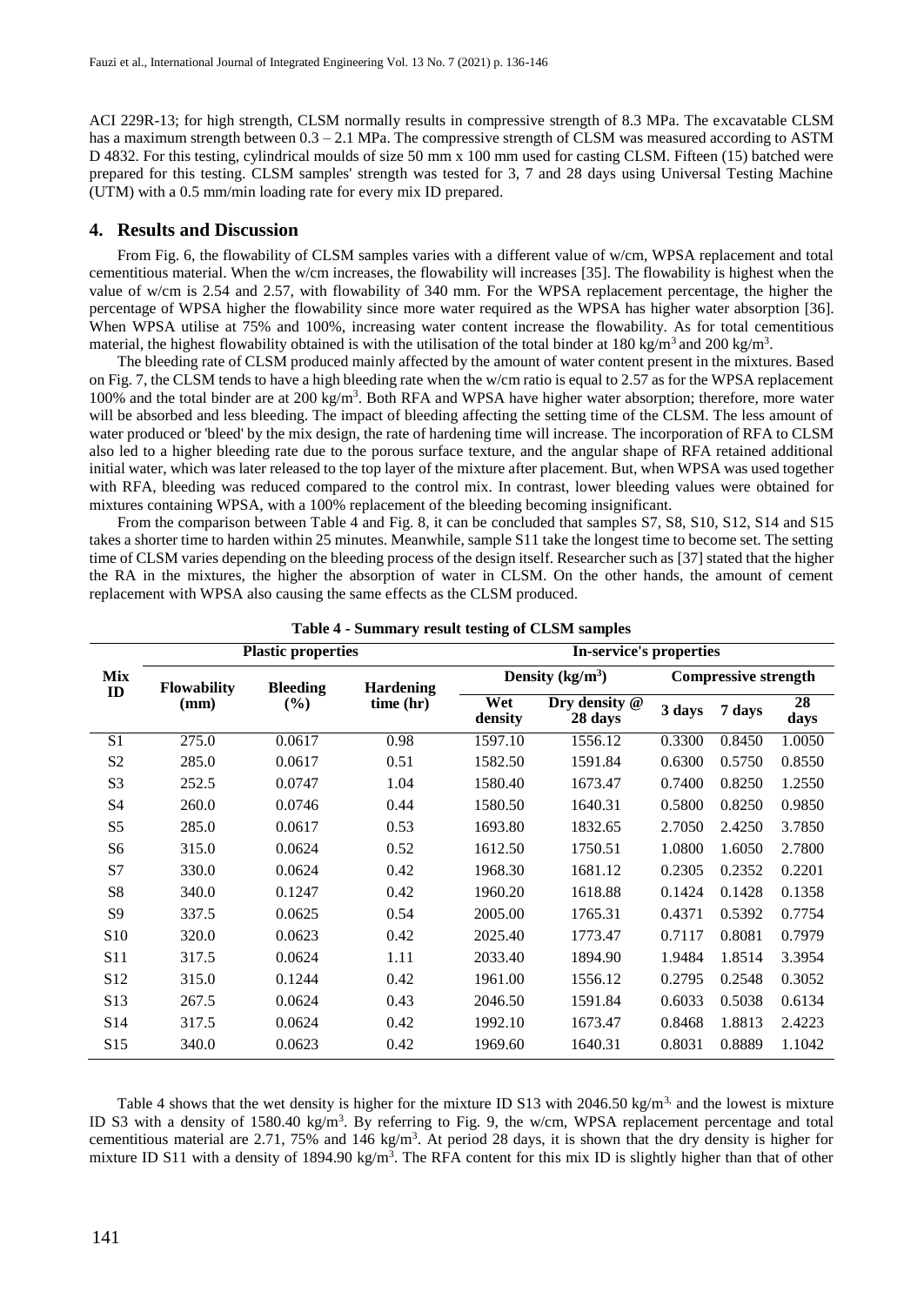mixtures; therefore, this contributes to the fresh density of CLSM. It is proven with the research conducted by [28], the density affected by RFA's percentage in the mix design as the density keeps decreasing with RFA's amount.

On the other hand, the higher the WPSA replacement in the mixture, the CLSM becomes lighter [20]. The density also affected by the partial or full replacement of cement inside the mixture of CLSM. It is notified that the density also affected by WPSA content in the CLSM mixture.

Table 4 shows that the highest compressive strength among the CLSM samples is sample S5 at 28 days with a value of the strength of 3.7850 MPa, respectively. For the lowest compressive strength, the mix design of S8 shown the most moderate strength with 0.1358 MPa for 28 days among all the mix design of CLSM. Based on the results, the compressive strength of CLSM depends on the percentage replacement of cement with WPSA. As a comparison, in Fig. 10, WPSA replacement was about 50% with total cementitious material of  $200 \text{ kg/m}^3$  for mix ID S5 (highest compressive strength) meanwhile for mix ID S8 (low compressive strength) have WPSA replacement and total cementitious material of 100% and 200 kg/m<sup>3</sup> (no cement present) respectively. When the percentage of WPSA increases, the compressive strength of the CLSM decreases [38]. Mixture ID S8 showed that the strength keeps gradually decreasing within 3, 7 and 28 days. It is because the cement was utterly replaced with WPSA. The increment in the strength of CLSM produced depending on the high percentages of RFA because of the high amount of ceramics as the component [39]. The development of the strength of CLSM with WPSA will reduce water being used in the hydration process and pozzolanic activity used by this material which eventually affects the strength of CLSM. Higher the WPSA replacement, lower the strength of the materials produced. Overall, the results are considered acceptable as it complies with the ACI 229R-13 in term of the strength of CLSM.





**Fig. 6 - Variation of flowability with different parameters**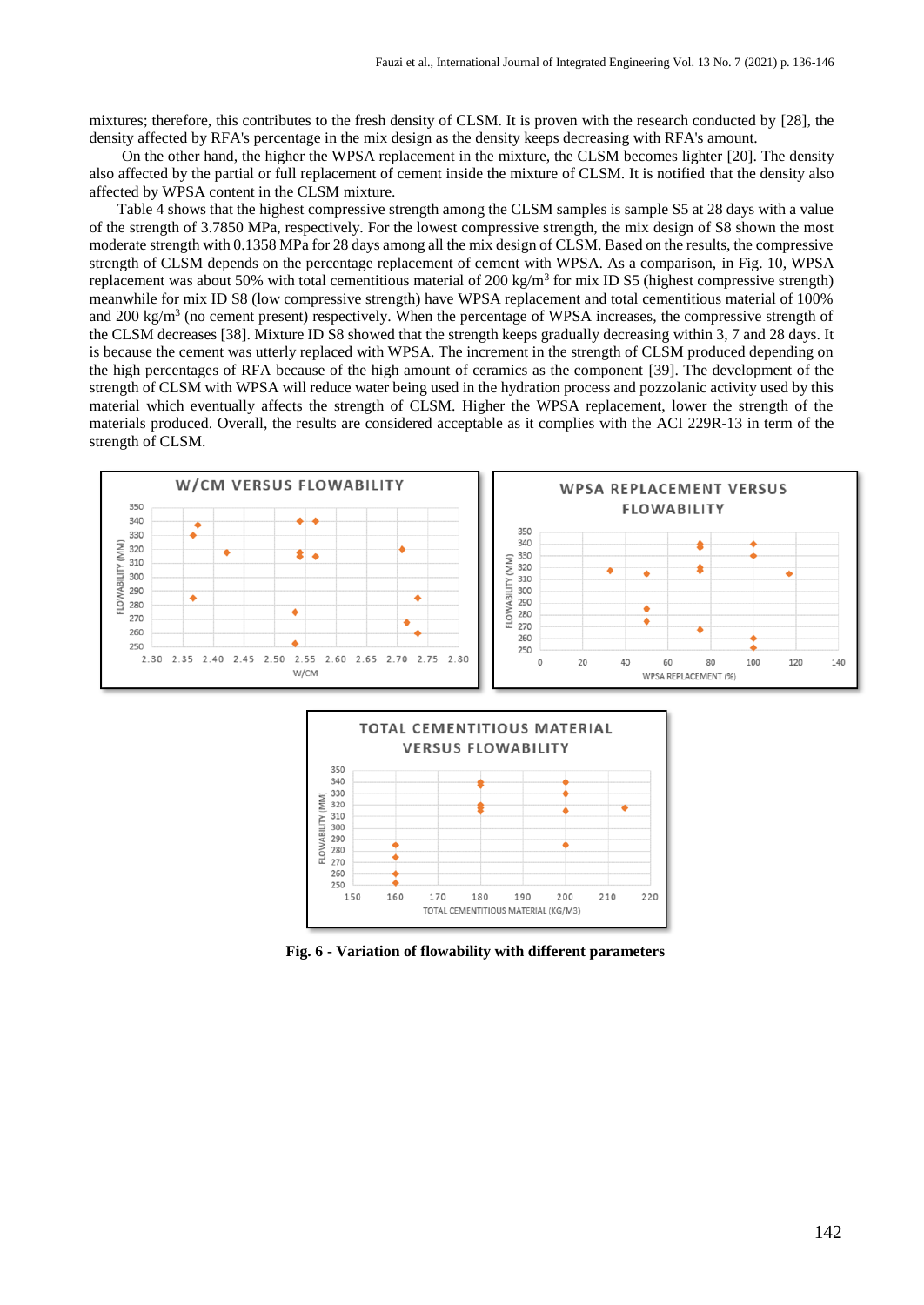







**Fig. 8 - Variation of hardening time with different parameters**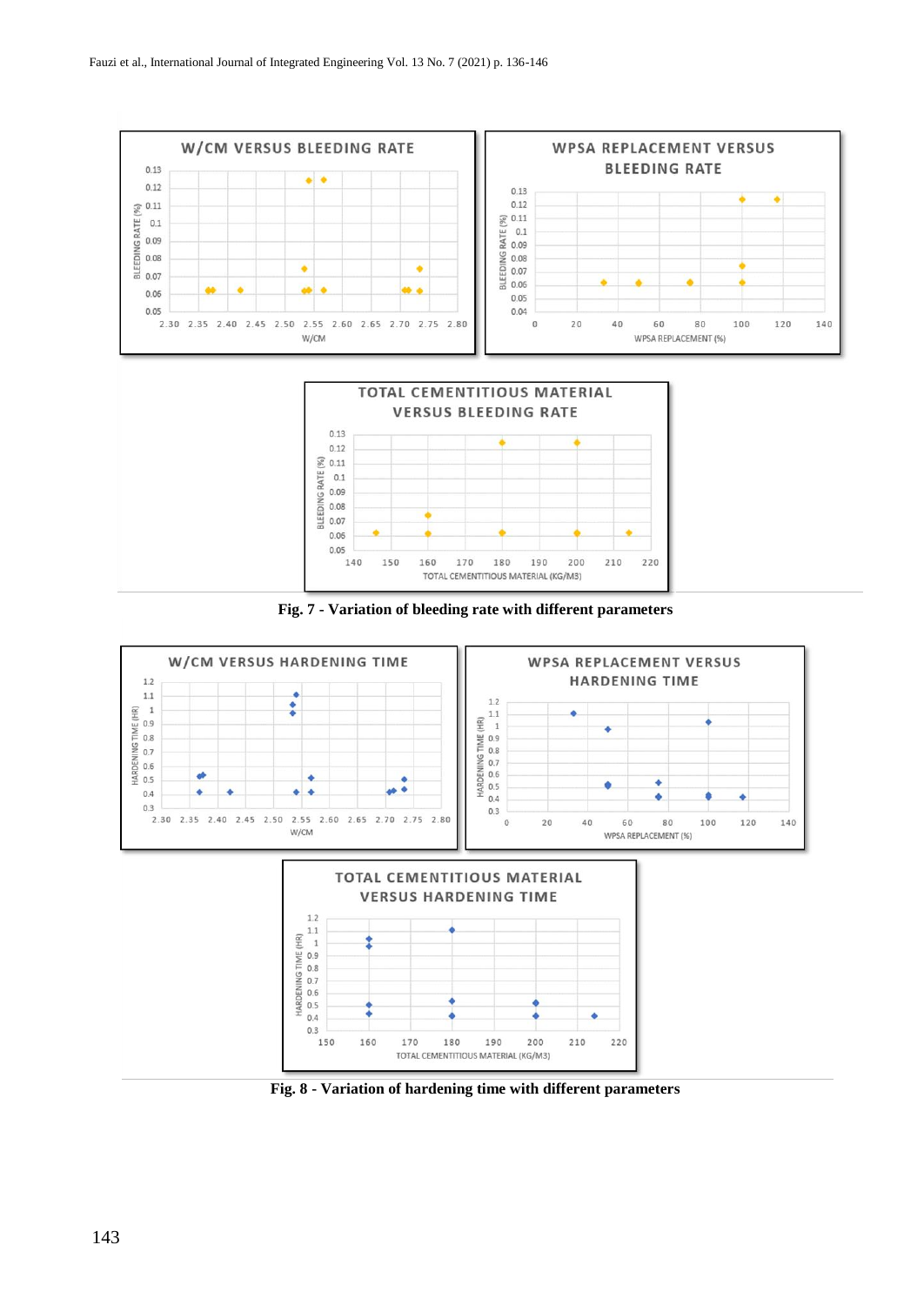







**Fig. 10- Variation of compressive strength (28 days) with different parameters**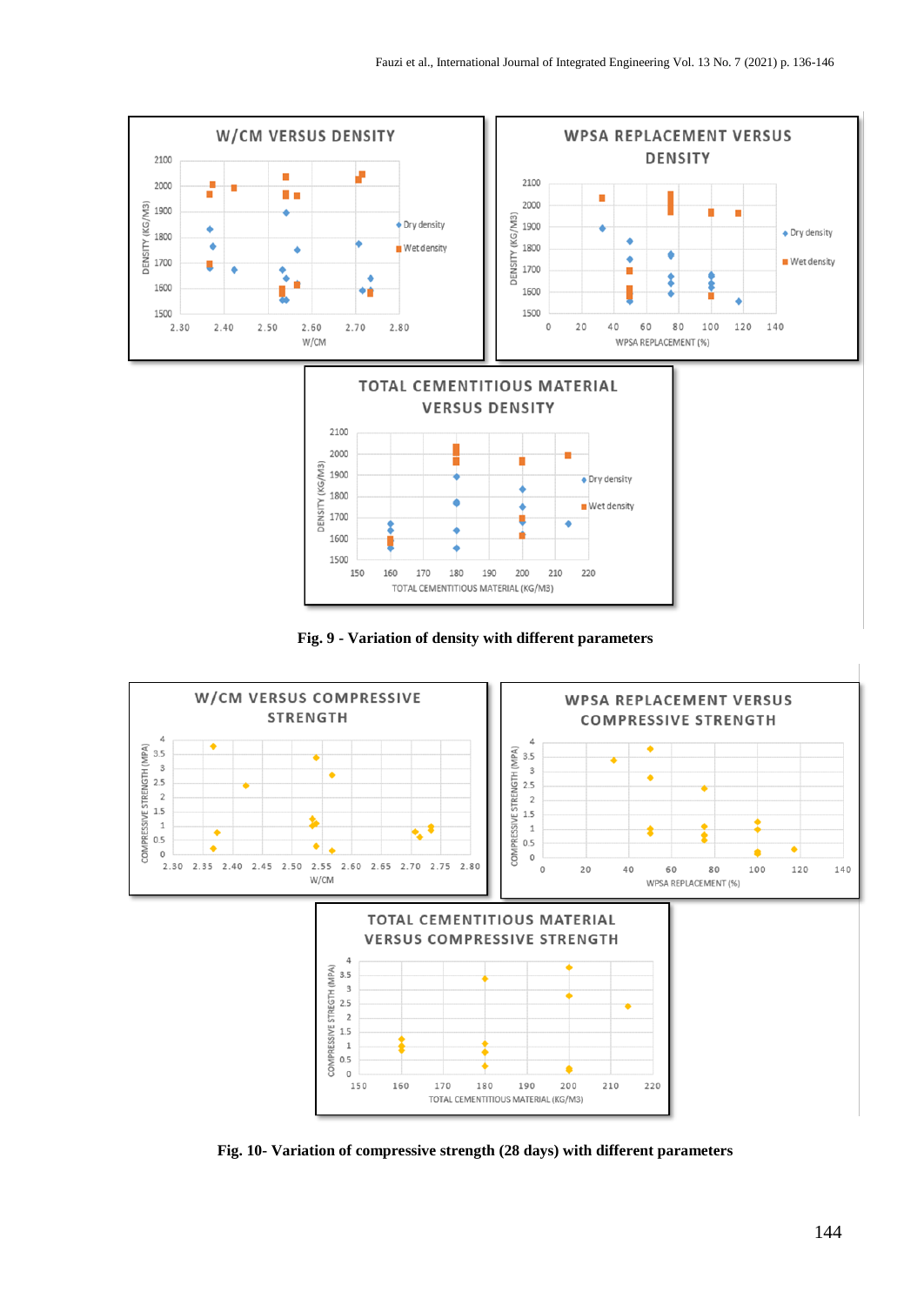# **5. Conclusions**

A few conclusions can be made as follows, based on the result obtained;

- The flowability of CLSM obtained more significant than 200 mm, which has a higher flowability according to ACI 229R-13. The flowability is affected by the amount of RFA and WPSA used in the design. Both RFA and WPSA have higher water absorption; therefore, more water will be absorbed and less bleeding.
- The impact of bleeding affecting the setting time of the CLSM. The less quantity of water produced or 'bleed' by the mix design, the rate of hardening time will increase.
- The compressive strength of the CLSM design has been achieved at 3, 7 and 28 days of curing. The strength obtained was between the range of 0.3 MPa to 4 MPa which satisfied the compressive strength ACI 229R-13. The lower the WPSA content in the design mix, the higher the compressive strength of the CLSM. Sample with higher cement content will produce higher compressive strength as it can be notified on the compressive strength results attained.
- From this research, the utilisation of WPSA and RFA in CLSM was affected by the various w/cm ratio, WPSA replacement and total cementitious material of CLSM mixtures.
- Different proportion of w/cm, WPSA replacement and total binder content gives different results in terms of plastic and in-services properties of CLSM produced.

#### **Acknowledgement**

The researchers are thankful for the support they got from Universiti Teknologi MARA, Cawangan Pulau Pinang, Pulau Pinang, Malaysia. The supports are given by Asia Honour Paper Industries (M) Sdn. Bhd., Malaysia and KTK Concrete Sdn. Bhd., Malaysia, for providing the WPSA and concrete crushed waste, respectively, to complete this study is also be acknowledged.

# **References**

- [1] Zhang, J., Wang, J., Li, X., Zhou, T., & Guo, Y. (2018). Rapid-hardening controlled low strength materials made of recycled fine aggregate from construction and demolition waste. Construction and Building Materials, 173, 81– 89
- [2] Etxeberria, M., Ainchil, J., Pérez, M. E. M. E., & González, A. (2013). Use of recycled fine aggregates for Control Low Strength Materials (CLSMs) production. Construction and Building Materials, 44, 142–148
- [3] ACI 229R-13 (2013). Report on Controlled Low-Strength Materials. American Concrete Institute (ACI), 38800 Country Club Drive Farmington Hills, Ml 48331 U.S.A
- [4] Naik, T. R., Kraus, R. N., Chun, Y., & Siddique, R. (2004). Properties of flowable slurry containing wood ash. Recycling Concrete and Other Materials for Sustainable Development, 219, 85–98
- [5] Department of Statistics Malaysia (2018). Compendium of Environment Statistics, Malaysia
- [6] Verian, K. P. (2012). Using Recycled Concrete as Coarse Aggregate in Pavement Concrete
- [7] Erdem, S., & Blankson, M. A. (2014). Environmental performance and mechanical analysis of concrete containing recycled asphalt pavement (RAP) and waste precast concrete as aggregate. Journal of Hazardous Materials, 264, 403–410
- [8] Haque, M. A., Bhowmik, S., & Jahin, M. F. (2018). Assessment of curing temperatures to early predict the 28-day mechanical properties for recycle aggregate mixed concrete production. Journal of Cleaner Production, 174, 1444– 1463
- [9] Akhtar, A., & Sarmah, A. K. (2018). Construction and demolition waste generation and properties of recycled aggregate concrete: A global perspective. Journal of Cleaner Production, 186, 262–281
- [10] Florea, M. V. A., & Brouwers, H. J. H. (2012). Recycled concrete fines and aggregates-the composition of various size fractions related to crushing history. 18th Ibausil, International Conference on Building Materials, 1034–1041.
- [11] Mack J. W., Solberg CE., & Voigt GF. (1993). Recycling concrete pavements. Aberdeen's Concrete Construction, 38, 470–473
- [12] Abbas, A., Fathifazl, G., Isgor, O. B., Razaqpur, A. G., Fournier, B., & Foo S. (2006). Environmental Benefits of Green Concrete. IEEE EIC Climate Change Conference, 1–8
- [13] USGS 2000 (2000). Recycled Aggregates–profitable Resource Conservation, 1–2
- [14] Environmental Council of Concrete Organization. Recycling Concrete Saves Resources, Eliminates Dumping. Environmental Council of Concrete Organization (2018). http://infohouse.p2ric.org/ref/14/ 13602.pdf (accessed 14 January 2021)
- [15] Heo, Y., Lee, C. K., Lee, M. W., & Ahn, K. K. (1999). A study on utilisation method of paper ash in industrial waste. Journal of the Korean Society of Safety, 14, 135–141
- [16] Lee, C. K., Ahn, K. K., & Heo, Y. (2003). Development of the bricks using paper ash. Journal of the Korea Geo-Environmental Society, 4, 47–56